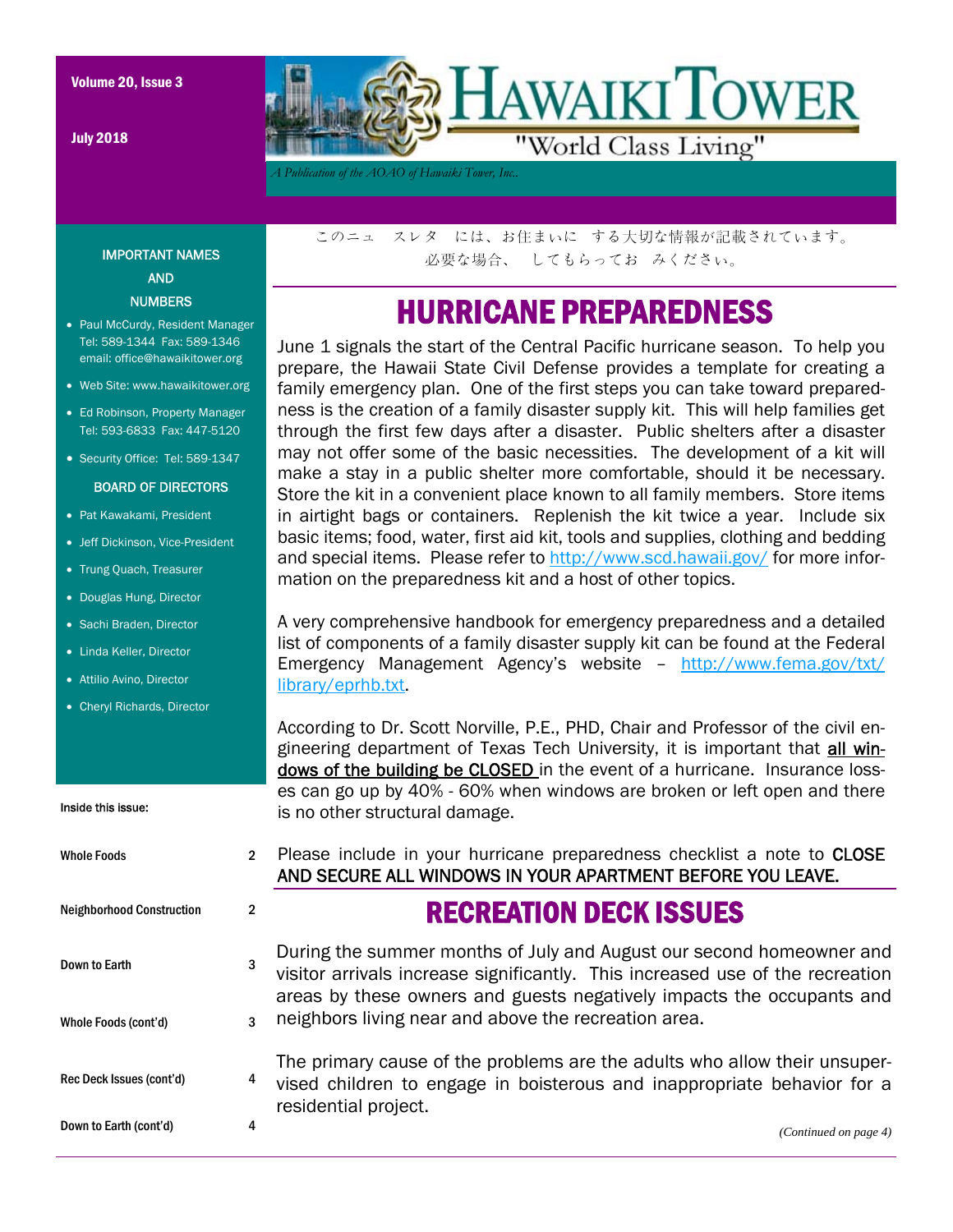# WHOLE FOODS QUEEN

Whole Foods Market® Queen is located in Ward Village in Honolulu. The Queen store marks the largest and fourth Whole Foods Market location in Hawaii, becoming the new flagship store for the Hawaiian Islands.

The 72,000-square foot, 2-level space features over 900 unique locally made, grown or raised in Hawaii products. Dining selections can be enjoyed on the go or at the indoor and outdoor seating areas. The store décor pays homage to the island's community, culture and beauty.

### Store Highlights:

Local Produce and Floral – Over 60 local suppliers make up the produce and floral section of the store. Guests can enjoy the made-in-house Ko Hana Heirloom Sugar Cane Juice.

Local Meats – At the meat department, explore specialty cuts and marinade flavors like shabu-shabu, yakiniku, curry, huli huli, and teriyaki. Other highlights include the local grass-fed beef from Big Island Beef, market made sausages and bacons and in-house dry aged beef steaks that are cut and trimmed daily. Selection of meats are sourced locally from multiple ranches all over Hawaii.

From Block to Bowl – A large selection of the local fish is purchased daily from one mile away at the Honolulu Fish Mart. Guests can enjoy the poke bowl pop up bar that features 7-15 varieties of poke and options to customize with toppers such as fresh fruit, veggies, nuts and seasonings.

Largest Hot Bar in the Region – Spanning over 2 bars featuring 43 hot wells, guests can enjoy everything from a large variety of smoked meats to a wide selection of mac & cheese's including vegan mac, pork belly mac, roasted tomato spinach mac, jalapeno mac and brisket mac.

Sit back and relax – Come in for a culinary experience at the bar where you can enjoy exclusive beers from Waikiki Brewing along with the 24 total beers on tap. Pair your favorite brew with menu options such as tempura, yakitori, the Tonkatsu Burger or the Kalbi Glazed Burger.

### **HAWAIKI TOWER SPECIALISTS**

OUR KNOWLEDGE IS YOUR RESOURCE

Call Us Today!

Douglas Shanefield (RA) RS-54692  $(808) 551.5551$ DougS@cbpacific.com

Iku S. Honda (R) RB-15682 (808) 226.2790 IkuH@cbpacific.com



## NEIGHBORHOOD **CONSTRUCTION**

It seems as though as soon as one project ends another begins. We've been under constant assault from Developers, the City and County and the State for over ten years, starting with Hokua and Koolani!

We endured the building of Waihona adjacent to us on the Ewa side, then the Ala Moana Mall Extention on the Diamond Head side, then the building of Park Lane too!

Now, the final component of our project, the 404 Piikoi Project, originally approved in 1984, is under construction. On the corner of Kona and Piikoi Streets is the workforce housing apartments. This is the last affordable housing component of the 404 Piikoi Project. Hopefully once these projects are complete we'll get a break and have a phase of relative peace and quiet, until the rail begins.

*(Continued on page 3)*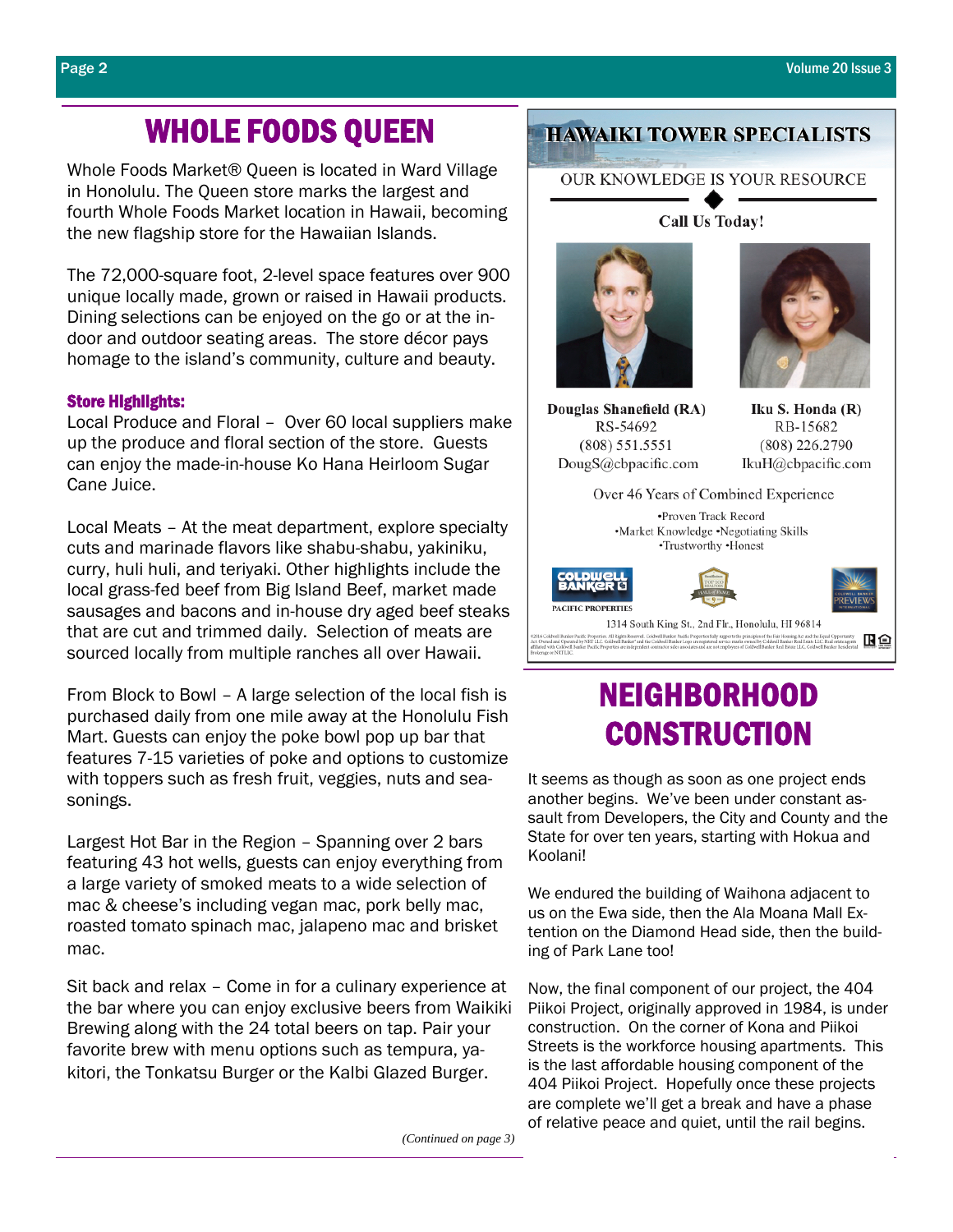## DOWN TO EARTH KAKA'AKO

The new Down to Earth store is a 13,000 square foot location on the ground floor of Keauhou Lane at the corner of Keawe St. and Pohukaina St., just a few blocks behind the SALT at Our Kaka'ako cultural center.

"Our expansion will enable us to provide local, fresh, organic and natural products to residents in an under -served part of Honolulu," says Mark Fergusson, Down to Earth CEO.

"The new location will offer Down to Earth's largest selection of deli foods, including take-home pizzas, wok fried Asian style bowls, vegetarian sushi, and an array of new salads, all made to order while you watch. There will be sweet potato fries and deep fried multi-colored vegetable chips to accompany items on the sandwich menu, cold pressed juice, and an extended selection of take home soups. The deli will include the company's acclaimed hot table with delicious entrees and salad bar, fresh juices and smoothies, a great made-to-order sandwich menu, fresh grab-and-go options and a wide variety of tasty desserts made daily," explains Fergusson.

### Focus on Improving Health

"Down to Earth started almost 40 years ago with the goal of helping to improve the health of Hawaii's island communities through local, fresh, organic, and natural products and a vegetarian lifestyle. This goal guides us today."

Down to Earth carries a wide range of natural and organic foods and groceries including dairy products and local fresh organic produce. Down to Earth also has bulk foods, which allow customers to purchase the amount they want and save unnecessary packaging and marketing costs on a wide variety of beans, gains and flours, cereals, candies, and more. Down to Earth has natural and organic body care products and truly green household items and, according to Fergusson, "the most complete range of allvegetarian and natural, vitamins, supplements,

*(Continued on page 4)* 



## WHOLE FOODS (cont'd)

### Store Venues:

Allegro Coffee Bar – This coffee bar will wake up any guest as the high-tech BKON Craft Single Cup Brew machine beautifully swirls tea leaves for made to order cups of hot tea. Iced tea lovers will have the option of 3 flavors of nitro teas on tap and 2 milk tea options that you can customize with a Boba addin.

Lanikai Juice – A local favorite, the juicery has their own bar in store providing fresh cold pressed juices, smoothies and bowls.

La Tour Cafe – Using fresh baked artisan breads and local produce, La Tour Café offers hearty and flavorful banh mi sandwiches to the new location inside Whole Foods Market Queen.

Juicy Brew – Customers can find their dynamic and fresh vegan menu items in store including the Luau Stew, Kalo Crunch Salad and Ulu Chowder.